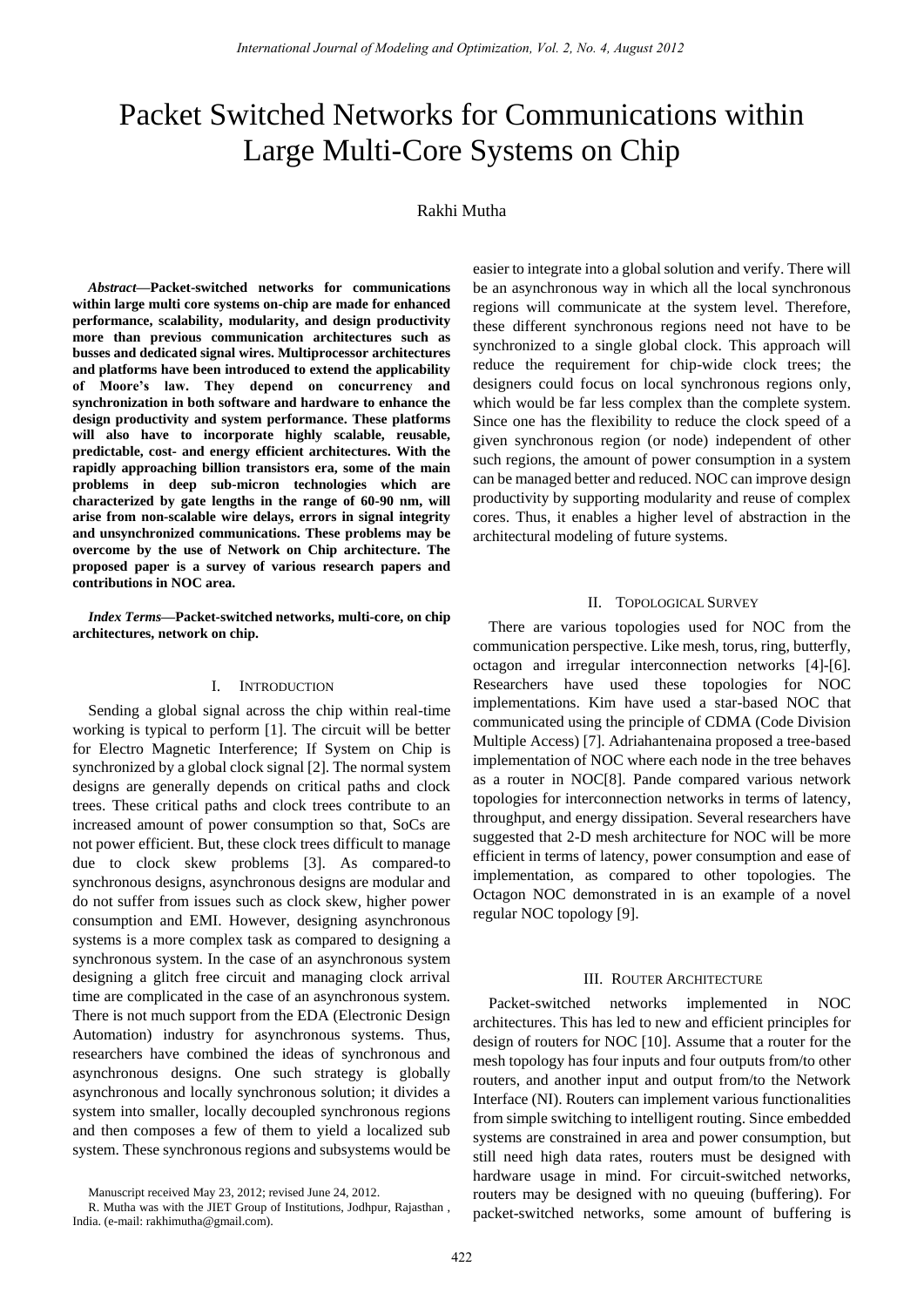needed, to support burst data transfers. Such data originate in multimedia applications such as video streaming. Buffers can be provided at the input, at the output, or at both input and output [11]. Various designs and implementations of router architectures based on different routing strategies have been proposed in the literature. Wolkotte proposed circuit switched router architecture for NOC [12]. Dally and Towles proposed a packet switched router architecture [13]. Albenes and Frederico provided a wormholebased packet forwarding design for a NOC switch [14].

#### IV. ROUTING ALGORITHM SURVEY



Fig. 1. Routing protocols.

Routing algorithms can be classified in various ways, as shown in Fig. 1. In unicast routing, the packets have a single destination, while in the case of multicast routing, the packets have multiple destinations. For on-chip communication, unicast routing strategies seem to be a practical approach due to the presence of point-to-point communication links among various components inside a chip. Based on the routing decision, unicast routing can be further classified into four classes: centralized routing, source routing, distributed routing and multiphase routing. In centralized routing, a centralized controller controls the data flow in a system. In case of source routing, the routing decisions are taken at the point of data generation, while in distributed routing, the routing decisions are determined as the packets/flits flow through the network. The hybrid of the two schemes, source and destination routing, is called multiphase routing. Routing algorithms can also be defined based on their implementation: lookup table and Finite State Machine (FSM). Lookup table routing algorithms are more popular in implementation. They are implemented in software, where a lookup table is stored in every node. We can change the routing algorithm by replacing the entries of the lookup table. FSM based routing algorithms may be implemented either in software or in hardware. These routing algorithms may further be classified based on their adaptability. Deterministic routing always follows a deterministic path on the network. Examples of such routing algorithms are XY routing, north first, South first, East first, and west first. Adaptive routing algorithms need more information about the network to avoid congested paths in the network. These routing algorithms are obviously more complex to implement, thus, are more expensive in area, cost and power consumption. Therefore, we must consider a right QoS

(Quality-of-Service) metric before employing these algorithms. Routing algorithms can be fault-tolerant algorithms such as backtracking. In case of progressive algorithms, a channel is reserved before a flit is forwarded. Some routing algorithms send packets/flits only in the direction that is nearer to the destination. These routing algorithms are referred as profitable algorithms. A misrouting algorithm may forward a packet/flit away from the destination as well. Based on the number of available routing paths, routing algorithms can be finally classified as complete and partial routing algorithms. Various routing algorithms have been proposed for the NOC. Most researchers suggested static routing algorithms and performed communication analysis based on the static behavior of NOC processes, thus, determining the static routing for NOC [15]. Siebenborn and Hu used a CDG (Communication Dependency Graph) to analyze inter-process communications [16]. Most NOC implementations used either XY routing or street sign routing algorithms. In a comparison of deterministic (dimension-order) and adaptive routing algorithms for mesh, torus, and cube networks was presented [17]. Mello researched the performance of minimal routing protocol in NOC [18]. They concluded that the minimal routing provided better results than adaptive routing for on-chip-communications, as the adaptive routing concentrates on the traffic in the center of the NOC.

#### V. SWITCHING TECHNIQUES



Switching techniques can be classified based on network characteristics. Circuit switched networks reserve a physical path before transmitting the data packets, while packet switched networks transmit the packets without reserving the entire path. Packet switched networks can further be classified as Wormhole, Store and Forward (S&F), as shown in Fig.2 and Virtual Cut through Switching (VCT) networks. In Wormhole switching networks, only the header flit experiences latency. Other flits belonging to the same packet simply follow the path taken by the flit. If the header flit is blocked then the entire packet is blocked. It does not require any buffering of the packet. Therefore, the size of the chip drastically reduces. However, the major drawback of this switching technique is a higher latency. Thus, it is not a suitable switching technique for real-time data transfers. Al-Tawil provided a well-structured survey of Wormhole Routing techniques and its comparison with other switching techniques [19]. S&F switching forwards a packet only when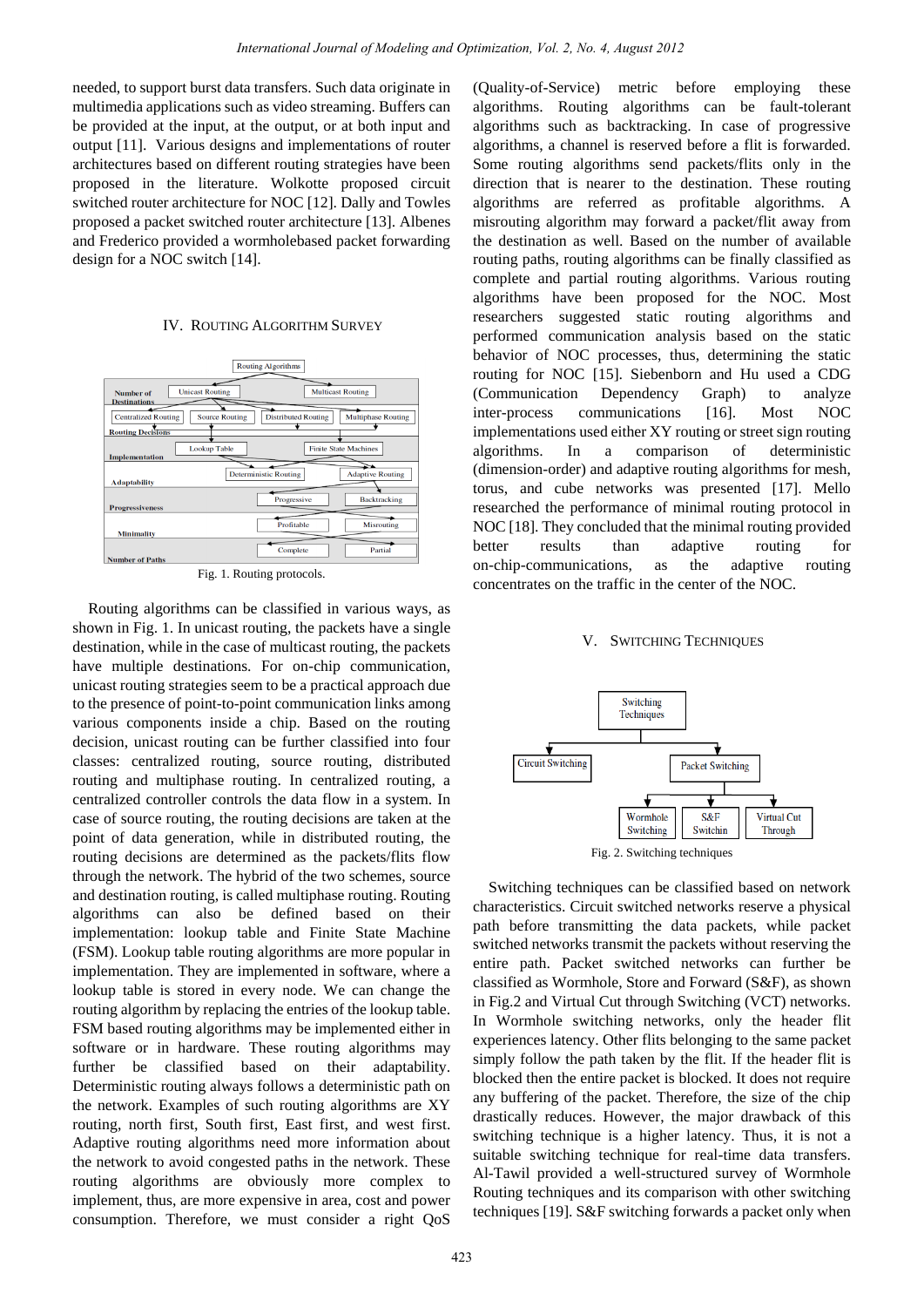there is enough space available in the receiving buffer to hold the entire packet. Thus, there is no need for dividing a packet into flits. This reduces the overhead, as it does not require circuits such as a flit builder, a flit decoder, a flit stripper and a flit sequencer. Nevertheless, such a switching technique requires a large amount of buffer space at each node. Thus, it may not be a feasible solution for embedded applications. The CLICHÉ implementation of a NOC is an example of store-and-forward switching. Millberg employed this switching technique in their Nostrum NOC implementation [20]. In VCT switching, a packet is forwarded to the next router as soon as there is enough space to hold the packet. However, unlike S&F, the VCT algorithm divides a packet into flits, which may be further divided into piths. Therefore, it has the same buffer requirement as S&F. None of the NOC implementations has adopted this switching technique in their implementation. Ad-hoc switching techniques can be also developed by combining different switching techniques. For instance, VCs can be used for each class of traffic, while each channel is operated as per the principles of circuit switching. The Ethereal and Mongo NOC implementations use such a combination of techniques.

# VI. FLOW CONTROL

Flow control determines how network resources, such as channel bandwidth, buffer capacity, and control state, are allocated to a packet traversing the network. The flow control may be buffered or buffer less (see Fig. 3). The Buffer less Flow Control has more latency and fewer throughputs than the Buffered Flow Control. The Buffered Flow Control can be further categorized into Credit Based Flow Control, ACK/NACK Flow Control, STALL/GO Flow Control, T-Error Flow Control, and Handshaking Signal based Flow Control.



In Credit Based Flow Control, an upstream node keeps count of data transfers, and thus the available free slots are termed as credits. Bjerregaard and Sparso have proposed the design and implementation of a virtual channel router using asynchronous circuit techniques [21],[22]. Once the transmitted data packet is either consumed or further transmitted, a credit is sent back. Bolotin used Credit Based Flow Control in QNOC [23], [24]. In Handshaking Signal Based Flow Control, a VALID signal is sent whenever a sender transmits any flit. The receiver acknowledges by asserting a VALID signal after consuming the data flit. Zeferino used handshaking signals in their SoCIN NOC implementation [25]. In the ACK/NACK protocol a copy of a data flit is kept in a buffer until an ACK signal is received. On assertion of ACK, the flit is deleted from the buffer; instead if a NACK signal is asserted then the flit is scheduled for retransmission. Bertozzi, Benini, and Micheli used this flow control technique in their XPIPES implementation [26]. In the STALL/GO scheme, two wires are used for flow control between each pair of sender (producer) and receiver (consumer). When there is an empty buffer space, a GO signal is activated. Upon the unavailability of buffer space, a STALL signal is activated. None of the present NOC implementations have employed this flow control scheme. The T-Error Flow Control scheme is very complex as compared to other flow control mechanisms. It aims at enhancing the performance at the cost of reliability. Real time systems operating in a noisy environment must avoid the use of this flow control mechanism. None of the present NOC implementations has employed this flow control scheme.

#### VII. VIRTUAL CHANNEL

The design of a virtual channel (VC) is another important aspect of NOC. A virtual channel splits a single channel into two channels, virtually providing two paths for the packets to be routed. There can be two to eight virtual channels. The use of VCs reduces the network latency at the expense of area, power consumption, and production cost of the NOC implementation. However, there are various other added advantages offered by VCs. Network deadlock/ live loc : Since VCs provide more than one output path per channel there is a lesser probability that the network will suffer from a deadlock; the network live lock probability is eliminated (these deadlock and live lock are different from the architectural deadlock and live lock, which are due to violations in inter-process communications). Performance improvement: A packet/flit waiting to be transmitted from an input/output port of a outer/switch will have to wait if that port of the router/switch is busy. However, VCs can provide another virtual path for the packets to be transmitted through that route, thereby improving the performance of the network. Supporting guaranteed traffic: A VC may be reserved for the higher priority traffic, thereby guaranteeing the low latency for high priority data flits [23], [30]. Reduced wire cost: In today's technology the wire costs are almost the same as that of the gates. It is likely that in the future the cost of wires will dominate. Thus, it is important to use the wires effectively, to reduce the cost of a system. A virtual channel provides an alternative path for data traffic, thus it uses the wires more effectively for data transmission. Therefore, we can reduce the wire width on a system (number of parallel wires for data transmission). For example, we may choose to use 32 bits instead of 64 bits. Therefore, the cost of the wires and the system will be reduced.

#### VIII. BUFFER IMPLEMENTATION

A higher buffer capacity and a larger number of virtual channels in the buffer will reduce network contention, thereby reducing latency. However, buffers are area hungry, and their use needs to be carefully studied and optimized.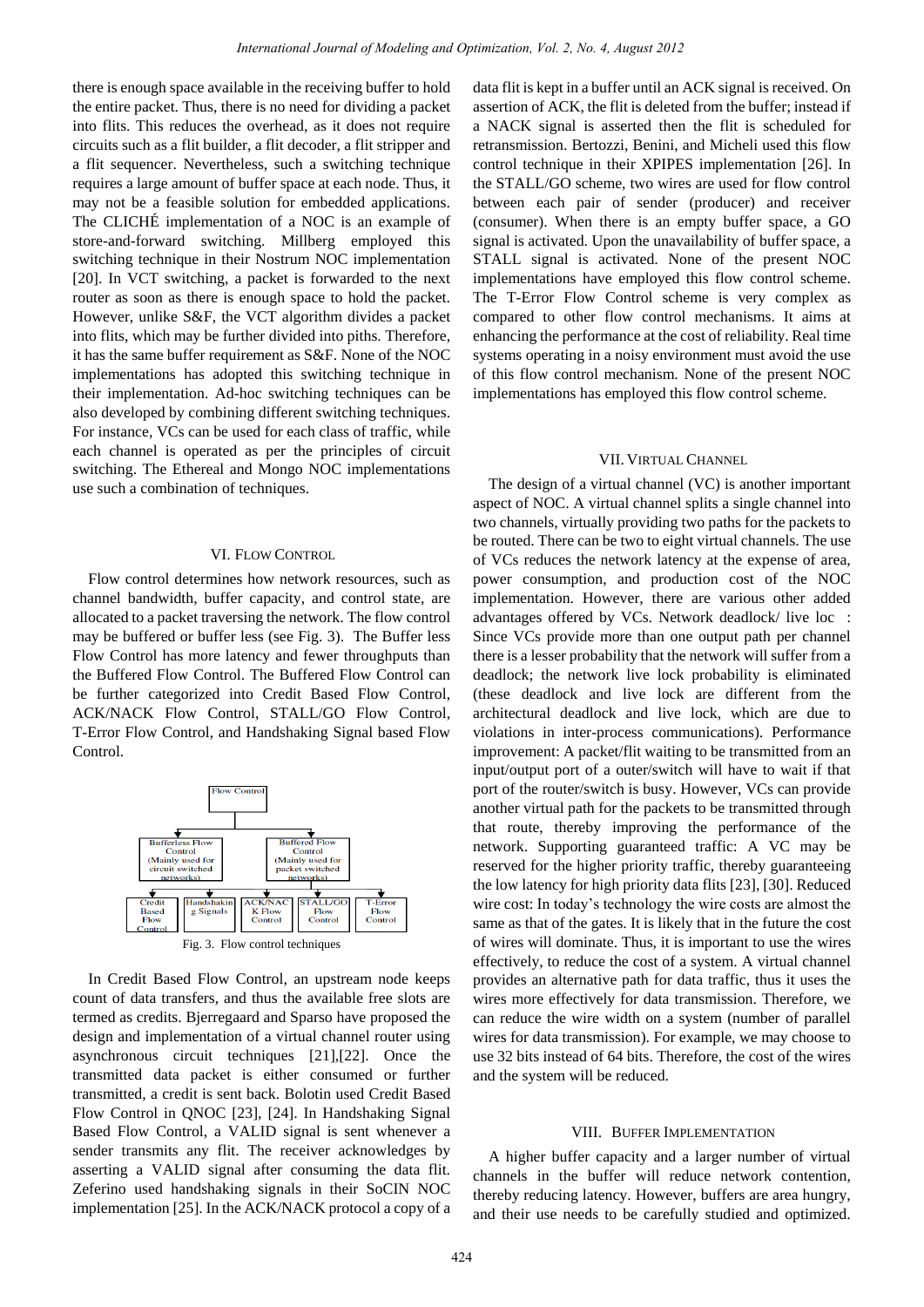Bolotin proposed a simple implementation of buffer architecture for NOC [27]. The Proteo implementation of buffer architecture has been described in [28]. Gupta studied the trade-off between buffer size and channel bandwidth to secure constant latency. They concluded that increasing the channel bandwidth is preferable to reducing the latency in  $NOC$ 

## IX. ERROR CORRECTION AND DECODING

The need for implementation of fault tolerant, error detection, and error correction techniques is not certain for on chip implementations. Frederico, Santo, and Susin proposed a fault tolerant routing protocol for NOC [14]. Bolotin in their implementation of QNOC [23], [24] argued that the communication strategies for on chip network may be considered reliable, while [29] proposed a fault tolerant routing algorithm and fault tolerant flow control techniques for NOC architecture respectively. Zimmer, Jantasch, and Bertozzi, Binini, and Micheli proposed error detection and correction schemes for data on NOC links .

# X. NETWORK INTERFACE

The network interface (NI) is responsible for packetization and depacketization of data traffic, in addition to conventional interfacing. This functionality may be implemented either with hardware or with software. Bhojwani and Mahapatra compared software and hardware implementations of NI [30]. They showed that the software implementation of NI takes about 47 cycles to complete packetization/depacketization, while the hardware version takes only 2 cycles. Substantial research has been conducted to propose the right data formats needed for various layers in the protocol stack. Ethereal and XPIPES NOCs use the OCP protocol, while SPIN and Proteo NOC have integrated the Virtual Component Interface (VCI) protocol in their implementations.

## XI. QOS

New algorithms have been proposed in this domain to reduce power consumption and area requirements while securing cost optimization. One of the main concerns in NOC is to be able to reduce the latency of operation. Therefore, there are various levels of latency metrics that may be offered. Router architectures for supporting GT (Guaranteed Bandwidth) and BE (Best Effort) services have been proposed [10].

## XII. ARBITRATION TECHNIQUES

A NOC, which is capable of supporting different classes of service levels such as best effort and guaranteed traffic, needs to support an arbitration mechanism. This arbitration mechanism schedules a flit for transmission on the output path. There are various arbitration mechanisms such as RR

(Round Robin), FCFS (First Come First Serve), PB (Priority Based), and PRBB (Priority Based Round Robin). Usually, RR and FCFS are used for best effort data flits and PB or PBRR is used for guaranteed traffic. SPIN and RASoC implemented RR arbitration [8].

## XIII. ARCHITECTURAL ISSUES

A NOC system may be categorized based on the customization and parameterization capabilities embedded in its architecture. NOC architecture may further be defined as a homogenous architecture or a heterogeneous architecture. A heterogeneous architecture will have a fixed topology and cannot be customized as per an application requirement. Therefore, the design time with such architecture will be less. However, a homogenous architecture may be customized each time as per the application requirement and may be more efficient in terms of area, power and latency of operation. Most of the NOC implementations support a homogenous architecture while the XPIPES supports a heterogeneous architecture [26], [28]. Most researchers have focused on the communication architecture of NOC. Binini and Micheli mapped the OSI layered architecture onto a NOC for on-chip communication. Agarwal and Shankar focused on exploiting the computing capability and provided a layered architecture for system design. Their layered architecture consists of mapping different domains such as applications, algorithms, RTOS and protocol on a NOC environment. Most of the NOC architectures have yet to be implemented for commercial purposes. The Arteris NOC is an example of a commercially available NOC [3]. Arteris has developed a NOC complier for targeting applications onto its NOC chip. STMicroelectronics has shown interest in NOC implementations as well. Philips has implemented the Ethereal NOC. Once the design of the basic NOC architecture became established, new techniques evolved to address advanced issues such as dynamic load balancing, shortest/fastest data path, and energy-efficient NOC architecture design.

## XIV. CONCLUSION

The Packet-switched networks for communications within large multi core systems on-chip (Network on Chip) concept somehow separates the concerns of computing and communication, and is expected to be ideally suited to address this increased system complexity and declining system productivity. Researchers have well addressed its architectures and hardware-related issues. Still, an integrated approach for modeling, co-designing and co-developing HW-SW with a NOC architecture is continue in research. We need to research low cost, area and power efficient solutions of NOC for it to be applicable in the embedded systems.

## **REFERENCES**

- [1] Jantsch and H. Tenhunen, "Network On Chips," *I s ted. Kluwer Academic Publishers*, Boston, 2003 ch 1.
- [2] S. Kumar, A. Jantsch, J-P. Soininen, M. Forsell, M. Millberg , J. Oberg, K. Tiensyrja, and A. Hemani, "A Network On Chip